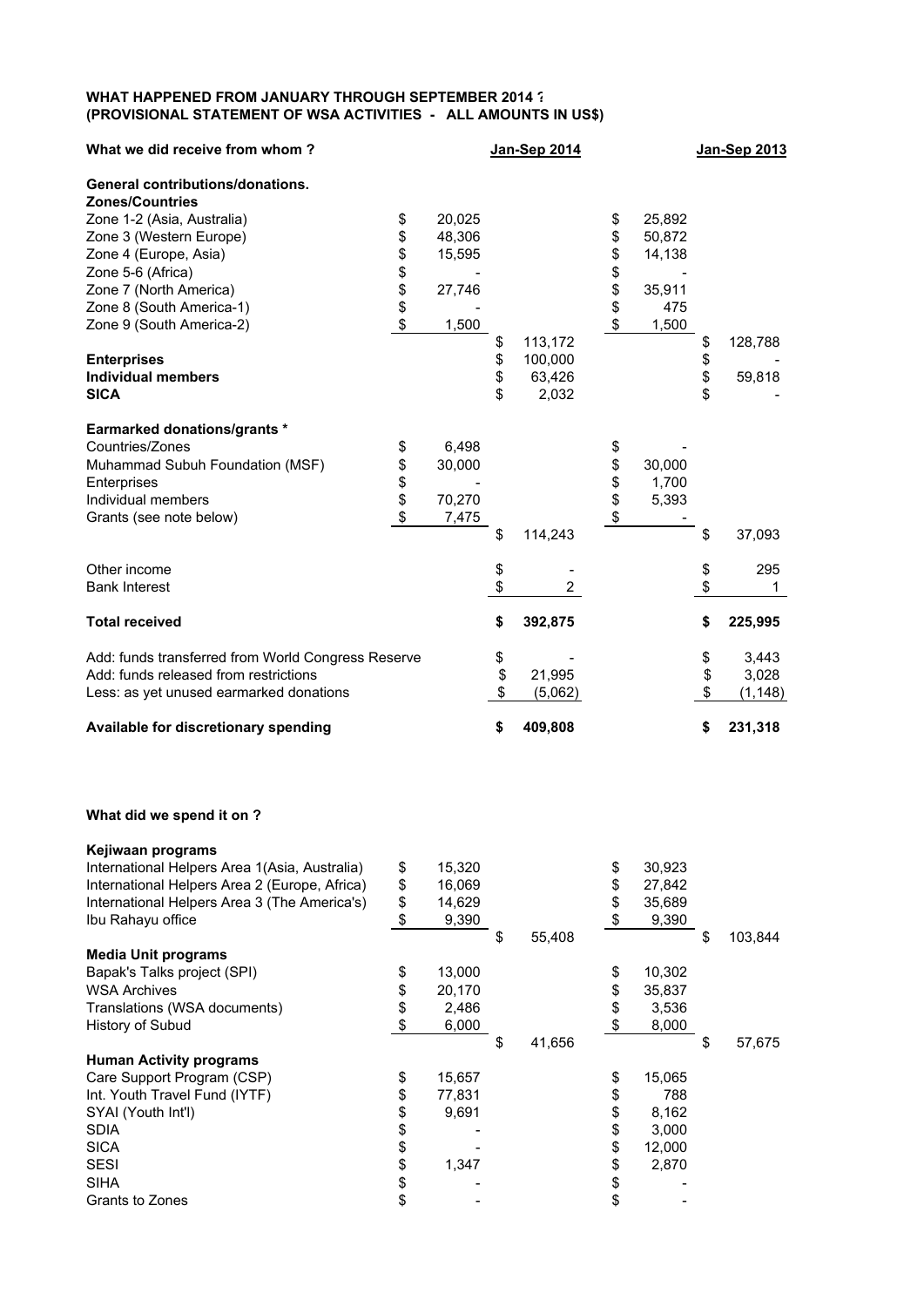| PR / Websites / Communications<br><b>Yes Quest</b> | \$<br>\$ | 7,058<br>10,000 |                 | \$<br>\$   | 5,999            |                 |
|----------------------------------------------------|----------|-----------------|-----------------|------------|------------------|-----------------|
| Delegates to World Congress                        | \$       | 21,647          |                 | \$         |                  |                 |
| Angel of Peace World Congress                      | \$       | 13,320          |                 | \$         |                  |                 |
| <b>WSHPP</b>                                       | \$       |                 |                 | \$         |                  |                 |
|                                                    |          |                 | \$<br>156,551   |            |                  | \$<br>47,884    |
| <b>Total program expenses</b>                      |          |                 | \$<br>253,615   |            |                  | \$<br>209,403   |
| <b>Supporting services</b>                         |          |                 |                 |            |                  |                 |
| WSC meeting/Gatherings                             |          |                 | \$<br>21,292    |            |                  | \$<br>30,287    |
| <b>WSA Chair/Deputy Chair Expenses</b>             | \$       | 8,792           |                 | \$         | 11,372           |                 |
| Zone 1-2 (Asia, Australia)                         | \$       |                 |                 | \$         |                  |                 |
| Zone 3 (Western Europe)                            | \$       | 1,666           |                 | \$\$\$\$\$ |                  |                 |
| Zone 4 (Europe-Asia)                               | \$       | 2,037           |                 |            | 910              |                 |
| Zone 5-6 (Africa)                                  | \$       | 1,972           |                 |            | 3,011            |                 |
| Zone 7 (North America)                             | \$<br>\$ | 717             |                 |            | 3,362            |                 |
| Zone 8 (South America-1)                           |          | 3,251           |                 |            |                  |                 |
| Zone 9 (South America-2)                           | \$       | 2,657           |                 | \$         | 2,553            |                 |
| WSC BoD conference calls                           | \$       | 697             | \$              | \$         |                  | \$              |
| <b>WSA Executive:</b>                              |          |                 | 21,789          |            |                  | 21,208          |
| Remunerations                                      |          | 35,360          |                 |            |                  |                 |
| Travel, accomodation                               | \$<br>\$ | 9,939           |                 | \$<br>\$   | 36,135<br>11,321 |                 |
| Office and admin expenses                          |          | 722             |                 | \$         | 1,999            |                 |
| Bank charges                                       | \$\$\$   | 2,319           |                 |            | 2,465            |                 |
| Legal fees                                         |          |                 |                 | \$\$       |                  |                 |
| Currency differences                               |          |                 |                 |            | 1,875            |                 |
| Miscellaneous                                      | \$       |                 |                 | \$         | 64               |                 |
|                                                    |          |                 | \$<br>48,340    |            |                  | \$<br>53,859    |
| Pensions                                           |          |                 | \$<br>10,064    |            |                  | \$<br>12,732    |
|                                                    |          |                 |                 |            |                  |                 |
| <b>Total supporting services</b>                   |          |                 | \$<br>101,485   |            |                  | \$<br>118,086   |
| <b>World Congress preparation</b>                  |          |                 | \$              |            |                  | \$<br>3,443     |
| <b>Total expenses</b>                              |          |                 | \$<br>355,100   |            |                  | \$<br>330,932   |
| Surplus / (Shortfall)                              |          |                 | \$<br>54,708    |            |                  | \$<br>(99, 614) |
| Transfer from available unrestricted funds         |          |                 | \$<br>(54, 708) |            |                  | \$<br>99,614    |
| Key:                                               |          |                 |                 |            |                  |                 |

| <b>SYAI</b>  | <b>Subud Youth Activities</b>            |
|--------------|------------------------------------------|
| <b>SDIA</b>  | Susila Dharma International Association  |
| <b>SICA</b>  | Subud International Cultural Association |
| <b>SESI</b>  | Subud Enterprise Services International  |
| <b>SIHA</b>  | Subud International Health Association   |
| <b>SPI</b>   | Subud Publications International         |
| <b>WSHPP</b> | Wisma Subud Heritage Protection Project  |
| <b>IYTF</b>  | International Youth Travel Fund          |
|              |                                          |

## **SO WHERE DID THAT LEAVE US AT SEPTEMBER 30, 2014 IN COMPARISON TO THE END OF THE PREVIOUS YEAR ? (BALANCE SHEET)**

|                                              | 30-Sep-2014 | 31-Dec-2013 |
|----------------------------------------------|-------------|-------------|
| What is/was available ?                      |             |             |
| Cash in the bank                             | 365.268     | 272.464     |
| Less Cash held for Zone 7                    | (1.609)     | (5,783)     |
| Less donations paid in advance for next year |             | (89,028)    |